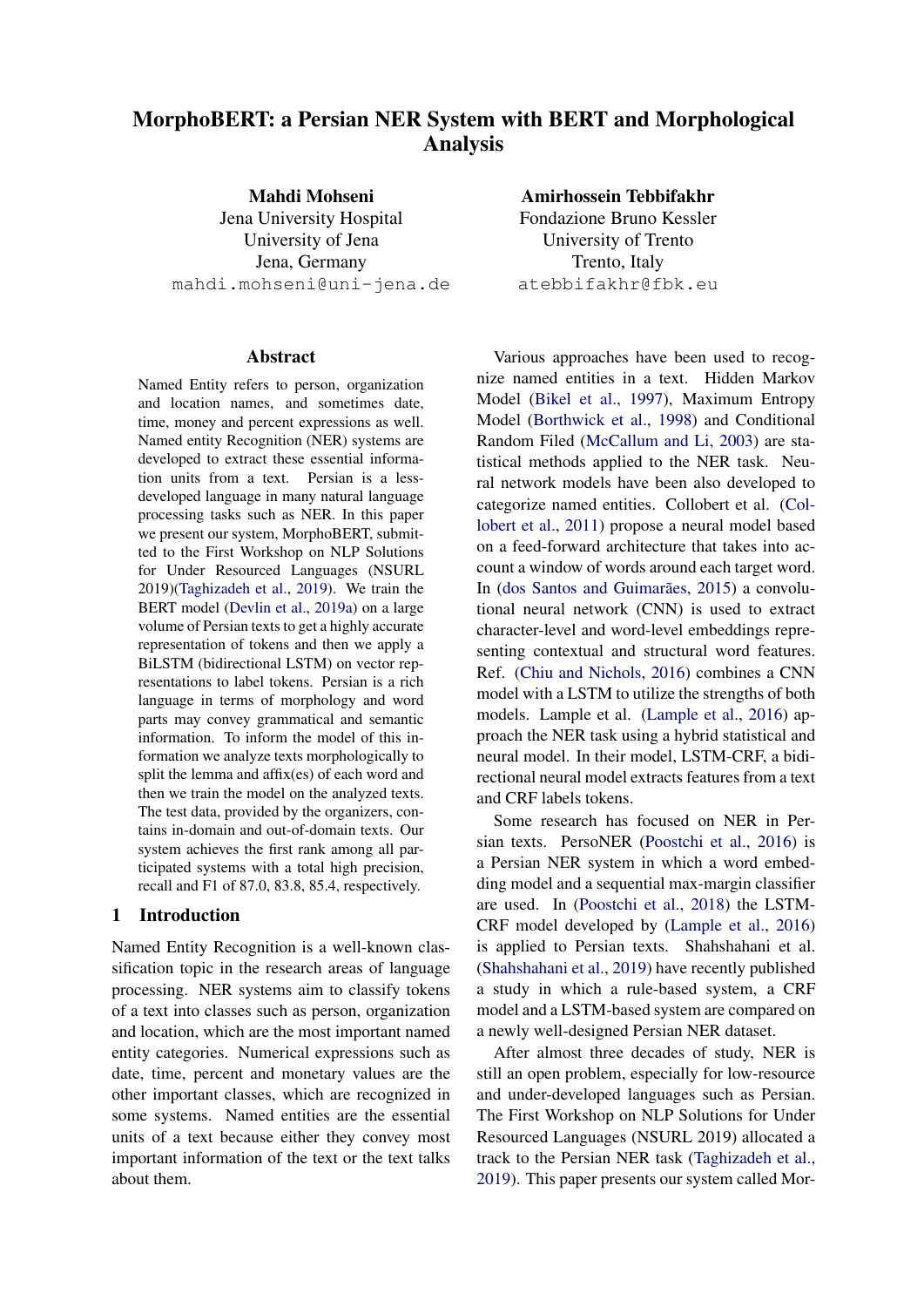phoBERT submitted to the workshop. In our system, we combine the BERT model [\(Devlin et al.,](#page-6-1) [2019a\)](#page-6-1) and a BiLSTM model and utilize a morphological analyzer developed for the Persian language. We train the BERT model on a large volume of Persian texts to get a highly accurate representation vector for each token in the input text. The Persian language is a morphologically rich language in which a single lemma may appear in various forms in a text. To allow the model to learn grammatical and semantic roles of lemmas and affixes, we first analyze words and split them into their constitutes. Then we feed them to the BERT model to generate a dense vector representation for them. Afterwards, a BiLSTM network gets the representations generated by BERT and tags tokens with the named entity labels.

Section [2](#page-1-0) opens a discussion about the morphology of the Persian language and then explains our morphological analyzer. In Section [3,](#page-2-0) we describe our Persian NER Model. Section [4](#page-3-0) covers resources that we use for training and evaluation of our system and presents the results under various experimental settings.

### <span id="page-1-0"></span>2 Morphological Analysis

Persian is an agglutinative language in which affixes and clitics attach to the base form of words. Not only verbs are inflected in the Persian language but also nouns and adjectives are highly affected by morphological rules of the language. Other part-of-speeches such as pronouns and adverbs may also get inflected especially in colloquial use. The main word order in Persian is subject-object-verb (SOV). The Persian script has an Arabic root and is written from right to left. In Persian texts short vowels are rarely written. It adds an ambiguity to processing a text as it produces many non-lexical homographs [\(Bi](#page-6-12)[jankhan et al.,](#page-6-12) [2011\)](#page-6-12), inflected words with the same spelling but different meanings and pronunciations.

There are several tenses in the Persian language and each verb is inflected in six different forms according to the person and number of the subject. Persian is a genderless language in which there is no discrimination between male and female, neither in its grammar nor in referring words. Nouns appears in a text as singular or plural. There are a few suffixes which create plural nouns from singulars. Few of these suffixes have been imported

<span id="page-1-1"></span>

| <b>Translation</b>                  | <b>Analysis</b>                                  | Word                    |
|-------------------------------------|--------------------------------------------------|-------------------------|
| his/her books                       | $\Delta t + \Delta t + \Delta t + \Delta t$ كتاب | (ketp:bhp:jaš) كتابهايش |
| his/her beautiful                   | كتاب + ها +ي؛                                    | كتابهاى زيبايش          |
| books                               | $\omega + \omega + i$ ز ببا                      | (ketp:bhp:je zibp:jaš)  |
| $\left[ \text{I} \right]$ have gone | ر فت + ہ + ام                                    | رفتهام (rafteam)        |
| $ 1 $ go                            | می +رو +م                                        | (miravam) میروم         |
| authorities                         | مسئو ل $+$ بن                                    | مسئولين (maso:lin)      |

Figure 1: Sample Persian words and their analyses.

from Arabic. There is no definite article in the Persian language. However, indefinite articles have been defined in the language. There is no real possessive pronoun in the language and possession is expressed by adding clitics to a noun or sometimes to an adjective when it accompanies the noun. Fig. [1](#page-1-1) shows some sample Persian word and their morphology.

Paykare [\(Bijankhan et al.,](#page-6-12) [2011\)](#page-6-12) is a Persian corpus designed and developed based on the EA-GLES guidelines [\(Leech and Wilson,](#page-6-13) [1999\)](#page-6-13) to capture the complexity of the Persian morphology. It contains almost 10M words, which have been manually tagged under a hierarchical structure. Although words are categorized into 14 major categories, the tagset consists of 109 distinct tags. A combination of these tags is used to label each word of the corpus. For example, "ketp:bhp:yaš" (his/her books) has been tagged with "N, COM, PL, 3" which stands for Noun, Common, Plural, 3rd possessive pronoun. The total number of hierarchical tags of words in the corpus rises up to 606 tags. We use this corpus to develop a Persian morphological analyzer.

Developing a morphological analyzer for Persian is very challenging. On the one hand, the Persian morphology is complex and ambiguous and requires an intensive contextual interpretation. On the other hand, some words have a beginning or an ending similar to affixes and clitics that makes the analysis error-prone. If a text could be tagged with the hierarchical tagging system of the Paykare corpus, one can analyze words precisely. But developing a fully automatic Part-of-Speech (POS) tagger with more 600 tags is demanding and a high accuracy is not achieved. We take another more practical approach. Texts in Paykare have been tagged manually, so, they are very accurate and reliable. As the hierarchical tag of a word reveals its structure and the way it has been created, one can develop a system to analyze words of the corpus. However, there are some exceptions which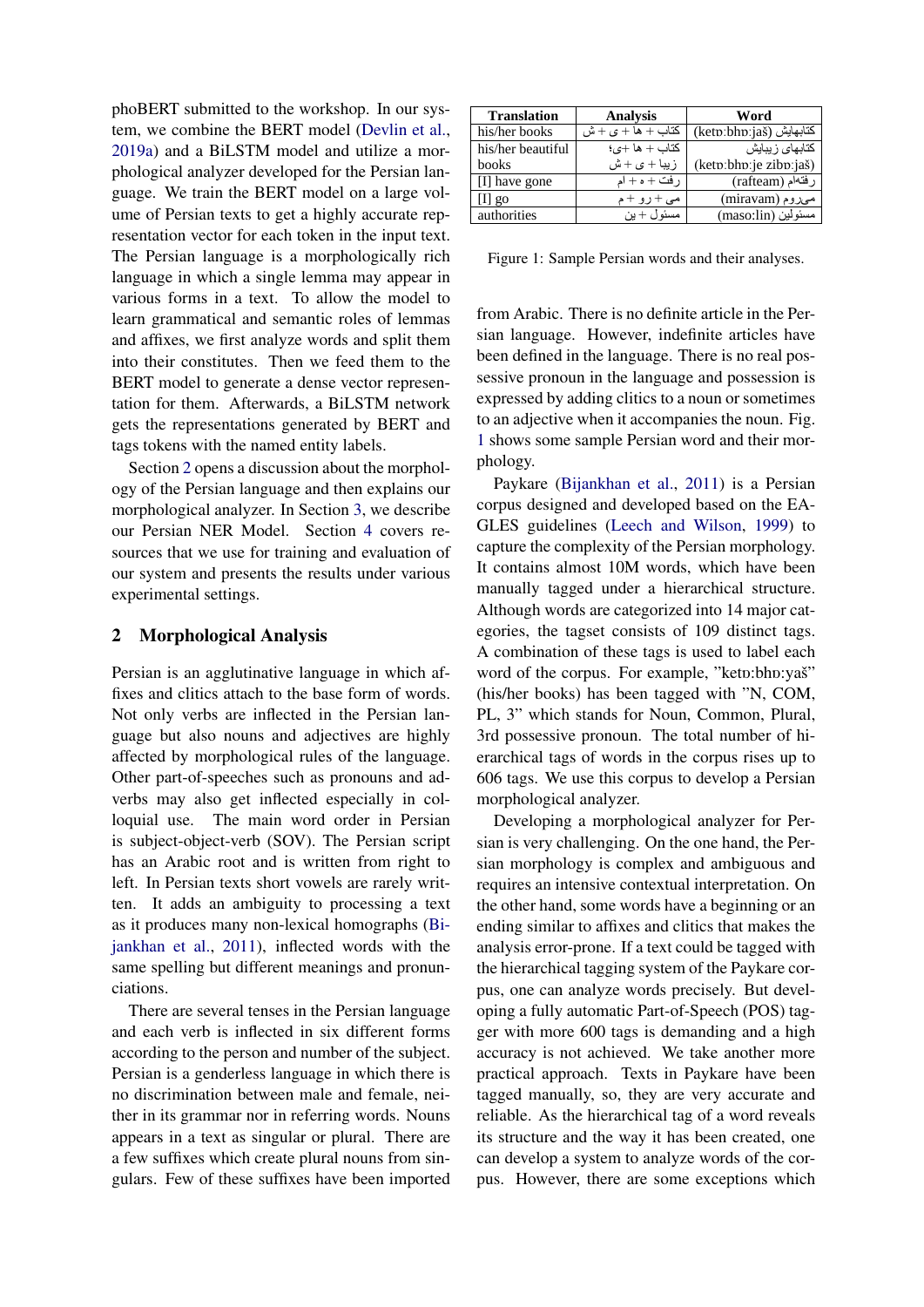need to be taken care of differently. For example, borrowed words from Arabic do not follow the Persian morphological rules and may be analyzed wrongly. For the exceptions, we make a list containing words and their correct analyses. The result shows that around 15.5% of the corpus consists of inflected words, which have different lemmas than their original surface forms in the texts.

Some words may have different analysis depending on their contexts. For each word and its major tag, we save the most frequent analysis in a map. For example, the word "ketp:bhp:yaš" (his/her book) with it major tag, "N", is anlyzed to "Keto: $b + h$ o: + y + aš". Tagging a text with only 14 major categories can be accomplished with a high accuracy. For a new text, we label the text with the major POS tags and then search the map to find the analysis of each word. To tag a new text with major POS tags, we use the Persianp toolbox [\(Mohseni et al.,](#page-6-14) [2018\)](#page-6-14). Since we take only the major tags into account we lose some information and cannot analyze all words correctly. However, the accuracy of the method remains very high. Using this method, only 3% of inflected words in the Paykare corpus are analyzed incorrectly. We use this method to analyze texts before training our NER neural model for the Persian language.

#### <span id="page-2-0"></span>3 Persian NER Model

Our Persian NER system is depicted in Fig. [2.](#page-2-1) The lower layer is the morphological analyzer. Inflection changes the surface form of words and makes it difficult for a machine learning method to infer the role of words precisely and find out the grammatical and semantic role of lemmas and affixes. To help the model infer this information, words are split into their constitutes in the first layer. The neural part of the model is composed of the BERT model and a BiLSTM which are described below.

# 3.1 BERT

We use BERT [\(Devlin et al.,](#page-6-15) [2019b\)](#page-6-15) as a pretraining step. BERT is a language representation model in which bidirectional Transformer [\(Vaswani et al.,](#page-7-0) [2017\)](#page-7-0) is used in each layer of the model. It is trained by predicting masked words in an input sentence according to the preceding and proceeding words. This model can be trained on large-scale monolingual corpora. One of the advantages of using BERT compared to the word-level approaches such as word2vec

<span id="page-2-1"></span>

Figure 2: The architecture of the MorphoBERT NER system.

[\(Mikolov et al.,](#page-6-16) [2013\)](#page-6-16) and Glove [\(Pennington](#page-6-17) [et al.,](#page-6-17) [2014\)](#page-6-17) is that the representation of each word is not fixed and is influenced by the other words in the sentence.

In our model, we use  $BERT_{BASE}$ , which uses 12 layers of bidirectional Transformer with 12 attention heads and 768 as the hidden size units. We pre-train the model from the scratch. This allows us to use our strategy in analyzing word morphologically and paying attention to the languagespecific features. Also, we train the model on Persian monolingual data to have a more accurate model, while the available pre-trained models are multilingual and may have less performance on representing the Persian texts.

As depicted in Fig. [2,](#page-2-1) the output of the morphological analyzer is delivered to the BERT model.  $[CLS]$  and  $[SEP]$  are two tokens added by BERT to each input sentence indicating its boundary.

#### 3.2 BiLSTM

We use a bidirectional LSTM to tag the named entities in sentences. As it is shown in Fig. [2,](#page-2-1) the input of this network is the representation of the sentence obtained from the BERT model. We use a bidirectional LSTM in order to leverage both left and right context to tag tokens. On the top of the BiLSTM, we use a linear model with the Softmax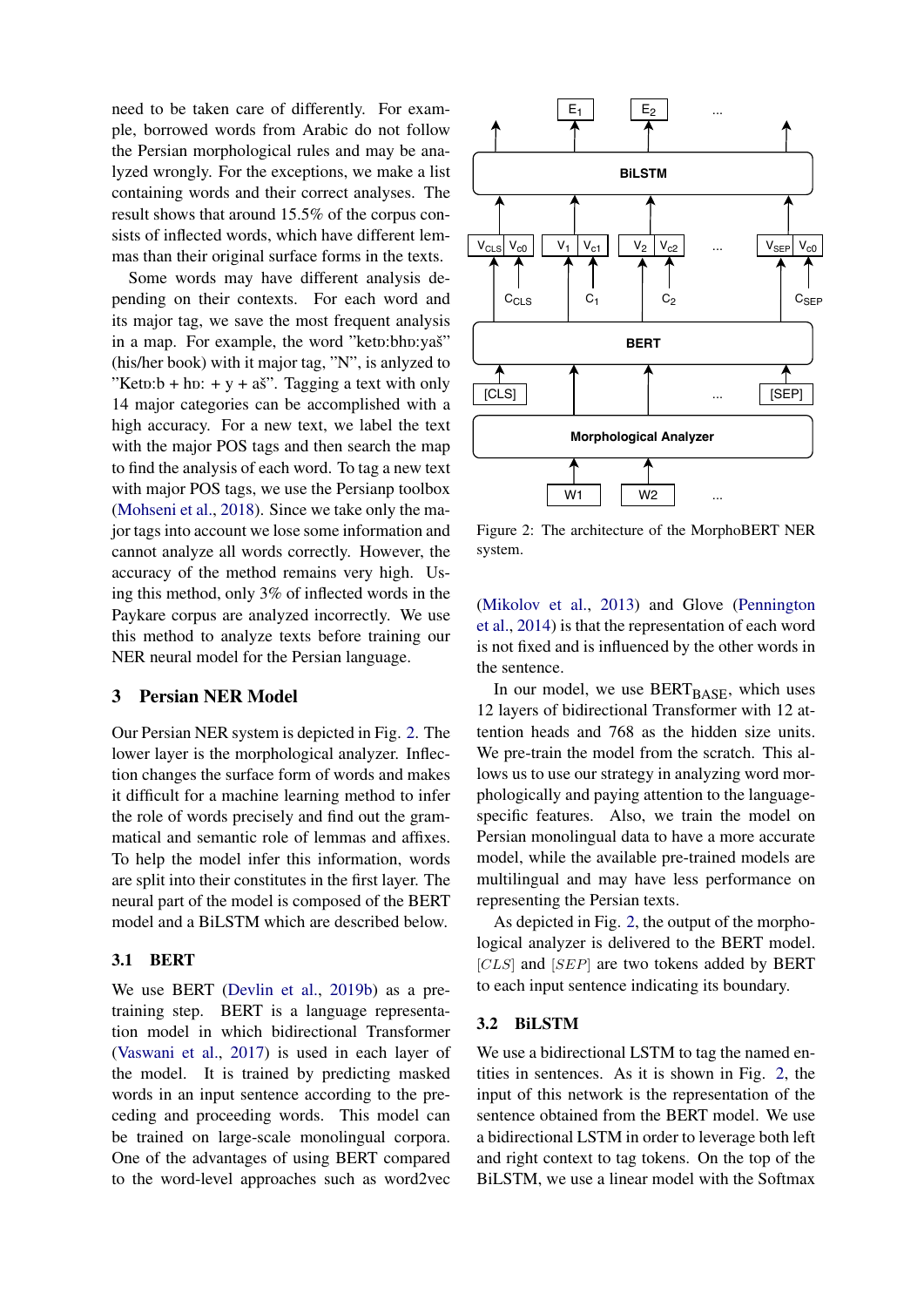activation function to get the probability distribution over all tags for each token.

## 3.3 Word Class Feature

Although neural models are very successful in extracting contextual information from a text, providing explicit features can still improve their performance. In Ref. [\(Shahshahani et al.,](#page-6-11) [2019\)](#page-6-11) that a LSTM-based model is proposed for Persian NER, feeding a feature representing word clusters enhances the result. This feature is the cluster number of the word, which is given to the model as another input. As Fig. [2](#page-2-1) shows, we take the same approach and give the word cluster feature to the BiLSMT network. The representation of words generated by BERT is not fixed, so, we train a word2vec model to get a fix representation for each word. Then we apply a k-means clustering on word vectors. The number of clusters is set to 1500. The distance between instances is computed using cosine similarity. To create the word2vec model and cluster words we use the Gensim library  $\frac{1}{1}$  $\frac{1}{1}$  $\frac{1}{1}$ . The cluster number of each word is fed to the model and a cluster number is reserved for unknown words. The cluster numbers have their own embedding vectors, which are learned during training. The size of the vectors is set to 32. The cluster representation and the representation generated by BERT for each token are concatenated into a 800-dimensional vector and is given to the BiLSTM. Our experiments show that adding this feature improves the F1 measure of the system by 0.5%.

# <span id="page-3-0"></span>4 Experiments

#### 4.1 Unlabeled Text Corpus

To train the BERT model for the Persian language, we collected a large volume of Persian texts consisting of news articles and Wikipedia documents. News articles crawled from 10 online news agencies contain 300M words and the dump of Persian Wikipedia<sup>[2](#page-3-2)</sup> provides texts with more than 75M words. All texts are analyzed with our morphological analyzers and fed to the BERT model. We trained the model with more than 1M steps with the batch size equal to 16. The max sequence length of input sentences is set to 256 and the values of the parameters for masking words is set to <span id="page-3-3"></span>Table 1: The statistics of the training dataset.

| <b>Named Entity</b> | <b>#Entities (phrases)</b> | #Words |
|---------------------|----------------------------|--------|
| Person              | 12553                      | 21121  |
| Organization        | 14285                      | 34774  |
| Location            | 15412                      | 21102  |
| Date                | 4474                       | 10413  |
| Time                | 572                        | 1786   |
| <b>Money</b>        | 1295                       | 4726   |
| <b>Percent</b>      | 12557                      | 2386   |
| <b>Total</b>        | 49592                      | 96308  |

<span id="page-3-4"></span>Table 2: The statistics of the test dataset.

|               | No. Words |
|---------------|-----------|
| In-domain     | 68063     |
| Out-of-domain | 76463     |
| Total         | 144526    |

the default values i.e. 15%. We use the Adam optimizer with initial learning rate equal to  $5 \times 10^{-5}$ and 10,000 warm-up steps. The vocabulary contains words with frequency more than 80 and its size reaches to 52K tokens.

#### 4.2 NER Dataset

The organizers of the Persian NER task in NSURL 2019 have provided a training dataset and the final assessment on the test dataset is blind. The main features of the dataset have been described in [\(Shahshahani et al.,](#page-6-11) [2019\)](#page-6-11). The provided dataset has a similar structure to the CoNLL format in which each line contains one single word and its label separated by  $a < TAB >$ . The format of labels are IOB. The dataset contains almost 900K words from which about 50K are named entities. 7 types of entities tagged in the dataset are *person*, *organization*, *location*, *date*, *time*, *money* and *percent*. Table [1](#page-3-3) presents the number of entities and the number of words in entity phrases.

The test dataset contains in-domain and out-ofdomain texts. Table [2](#page-3-4) show the size of the each part. Since the evaluation on the test dataset is blind we do not know the number of named entities in the dataset.

<span id="page-3-1"></span><sup>1</sup> https://radimrehurek.com/gensim/index.html

<span id="page-3-2"></span><sup>2</sup> https://dumps.wikimedia.org/fawiki/latest/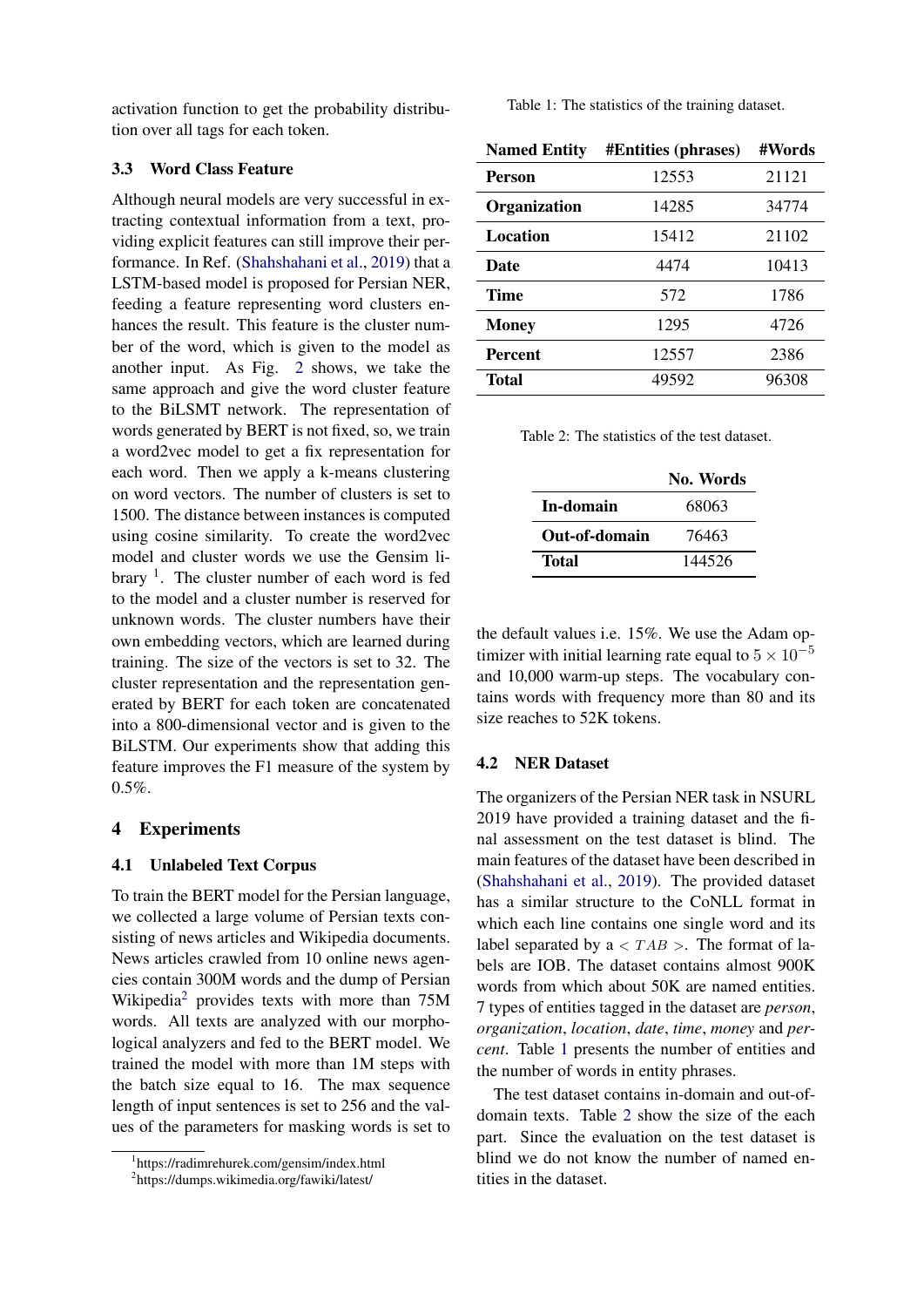<span id="page-4-0"></span>Table 3: The detailed results of MorphoBERT on provided dataset using 5-fold cross validation at the phrase-level for both subtasks.

| <b>Subtask</b> |      |      |          |
|----------------|------|------|----------|
| 3-class        | 87.2 | 89.2 | 88.2     |
| 7-class        | 86 2 | 88.5 | $\Delta$ |

# 4.3 Results

Once the BERT model is trained with the unlabeled text corpus, its output, the representation vectors of input tokens, is supplied to the BiLSTM network. As previously mentioned, word clusters are also given to the BiLSTM network as an extra features. We apply the same optimization method here as we did for training BERT. We don't fix the parameters of BERT allowing them to be finetuned. The number of epochs and the batch size are set to 10 and 32, respectively.

In the Persian NER task of NSURL 2019 [\(Taghizadeh et al.,](#page-6-0) [2019\)](#page-6-0), two subtasks have been defined. The first one is 3-class Persian NER in which 3 major named entities, *person*, *organization* and *location* are detected. The second subtask, called 7-class Persian NER, takes all types of entities in the dataset into account.

We first report the performance of our Persian NER system, MorphoBERT, on the provided dataset with 5-fold cross validation. Table [3](#page-4-0) shows the results of system for both 3-class and 7-class subtasks at the phrase-level.

Table [4](#page-4-1) presents the detailed results for all named entities. The evaluation at the word-level, which is obviously higher than the phrase-level, is presented in [5.](#page-4-2) In the table 'B-' and 'I-', corresponding to the IOB format, indicate respectively the beginning word and the inside word(s) of a named entity. The performance of the system on 3 main classes of *person*, *organization* and *location* is very high. *Percent* and *money* are phrased in a text in a relatively low number of predefined templates and they can be classified with a high precision and recall. In *date* and *time* the performance is lower. This is because of two reasons. First, in the dataset the number of instances for these two types of entities are low, so, the system cannot learn these classes very well. Second, according to the guideline of the dataset temporal phrases are labeled as entities when they are not generic and can be exactly specified knowing the the pro-

<span id="page-4-1"></span>Table 4: The detailed results of MorphoBERT on the provided dataset using 5-fold cross validation at the phrase-level.

| <b>Named Entity</b> | P    | R    | F1   |
|---------------------|------|------|------|
| <b>Person</b>       | 91.5 | 91.4 | 91.5 |
| Organization        | 94.2 | 88.0 | 90.9 |
| Location            | 88.3 | 90.2 | 89.3 |
| <b>Date</b>         | 77.1 | 82.0 | 79.5 |
| <b>Time</b>         | 66.5 | 75.4 | 70.7 |
| <b>Money</b>        | 89.9 | 93.1 | 91.5 |
| <b>Percent</b>      | 94.2 | 88.0 | 90.9 |
| <b>Total</b>        | 86.2 | 88.5 | 87.4 |

<span id="page-4-2"></span>Table 5: The results of MorphoBERT on provided dataset using 5-fold cross validation at the word-level.

| <b>Named Entity</b>   | P    | R    | F1   |
|-----------------------|------|------|------|
| <b>B-Person</b>       | 93.9 | 92.9 | 93.4 |
| <b>I-Person</b>       | 94.1 | 94.2 | 94.1 |
| <b>B-Organization</b> | 87.3 | 89.6 | 88.4 |
| <b>I-Organization</b> | 91.8 | 89.2 | 90.5 |
| <b>B-Location</b>     | 91.0 | 91.7 | 91.4 |
| <b>I-Location</b>     | 84.5 | 77.0 | 80.6 |
| <b>B-Date</b>         | 82.8 | 84.5 | 83.6 |
| <b>I-Date</b>         | 87.5 | 86.9 | 87.2 |
| <b>B-Time</b>         | 77.0 | 79.9 | 78.4 |
| <b>I-Time</b>         | 80.8 | 85.2 | 82.7 |
| <b>B-Money</b>        | 94.2 | 96.3 | 95.2 |
| <b>I-Money</b>        | 96.8 | 97.5 | 97.2 |
| <b>B-Percent</b>      | 95.9 | 89.0 | 92.2 |
| <b>I-Percent</b>      | 97.7 | 95.9 | 96.8 |
| Total                 | 90.5 | 89.8 | 90.2 |

duction time of the document. Therefore, it is very challenging for the system to discriminate between generic and specific temporal expressions. Comparing Table [4](#page-4-1) and [5](#page-4-2) shows that the results of the system at the word-level is higher as it is expected. It also states that it is more challenging to detect the correct boundary of some entities such as *location*. *I-Location* shows the inside word(s) of location entities. There is about 10% difference in performance between *B-Location* and *I-Location* tags. In Persian many location names are multiword and sometimes they cannot be inferred very well from pre-known instances. Using a rich gazetteer can alleviate this problem.

The organizers of the task evaluated the participated system in both subtasks on the test dataset.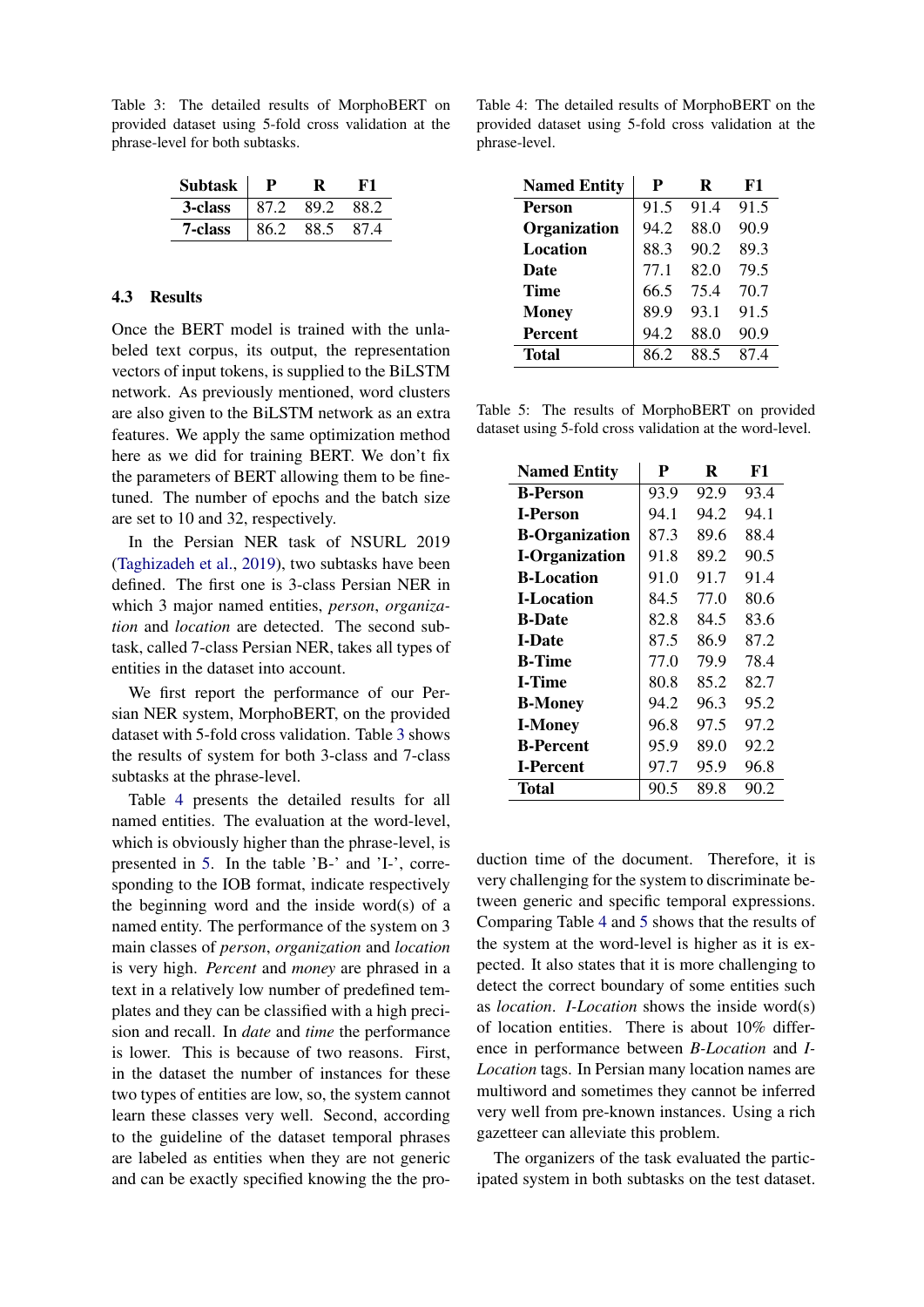<span id="page-5-0"></span>Table 6: The results of MorphoBERT on the test dataset at the phrase-level. (In: in-domain, Out: out-ofdomain)

|              | 3-class Subtask 7-class Subtask |              |                                         |              |             |      |
|--------------|---------------------------------|--------------|-----------------------------------------|--------------|-------------|------|
|              |                                 | $\mathbf{R}$ | - F1                                    | $\mathbf{P}$ | $\mathbf R$ | - F1 |
| In           |                                 |              | 88.7 85.5 87.1 88.4 84.8 86.6           |              |             |      |
| Out          |                                 |              | 86.3 83.8 85.0 86.0 83.1 84.5           |              |             |      |
| <b>Total</b> |                                 |              | $\vert$ 87.3 84.5 85.9   87.0 83.8 85.4 |              |             |      |

<span id="page-5-1"></span>Table 7: The results of MorphoBERT on the test dataset at the word-level. (In: in-domain, Out: out-of-domain)

|       | <b>3-class Subtask</b> |                               | <b>7-class Subtask</b> |                         |    |      |
|-------|------------------------|-------------------------------|------------------------|-------------------------|----|------|
|       |                        | R                             | F1                     | P                       | R. | -F1  |
| In    |                        | 92.5 86.7                     |                        | $89.5$   94.0 89.1 91.5 |    |      |
| Out   |                        | 91.5 84.0 87.6 91.8 85.7 88.6 |                        |                         |    |      |
| Total |                        | 92.1 85.2 88.5 92.8 87.1      |                        |                         |    | 89.9 |

Our system, MorphoBERT, gained the first rank among the participated teams in all evaluation measures, in both tasks, and in in-domain and outof-domain data.

Table [6](#page-5-0) and [7](#page-5-1) present the results of our system at the phrase-level and word-level, respectively. Comparing the results of the system on the indomain test data with results of the system on the provided dataset (Table [3\)](#page-4-0) shows that the precision remains high but the recall decreases. This reveals that the coverage of texts in the in-domain part of the test dataset is slightly different from the provided dataset, though the domain is the same. In the out-of-domain data, the decrease in the precision is negligible. However, the recall declines more seriously, evidently because of the difference of named entities covered in different domains.

We do not have access to the gold labels of the dataset. However, in order to have a more comprehensive analysis, we present the detailed results of MorphoBERT on the test dataset reported by the organizers. As Table [8](#page-5-2) shows, the most decrease happens in *organization* and it is more than 10%. This shows that the test dataset contains organizations which are not observed in the training dataset. Regarding this fact that more than half of the test dataset consists of out-of-domain text, one can concludes that they come mostly from out-ofdomain texts. It is not surprising that if the domain changes, the text refers to different organization names. Other named entities such as *person*, *date* <span id="page-5-2"></span>Table 8: The detailed results of MorphoBERT on the test dataset at the phrase-level.

| <b>Named Entity</b> | F1   |
|---------------------|------|
| <b>Person</b>       | 90.4 |
| Organization        | 80.3 |
| Location            | 87.1 |
| Date                | 78.9 |
| Time                | 71.0 |
| <b>Money</b>        | 93.6 |
| <b>Percent</b>      | 96.8 |
| Total               | 85.4 |

and *time* however experience less changes.

## 5 Conclusions

We participated in the Persian NER task of NSURL 2019 with our system called MorphoBERT. Our system achieved the first rank in all settings among the participated teams. The system benefited from the BERT model and a Persian morphological analyzer. The assessment on the test dataset was blind. The task had two subtasks, 3-class and 7-class subtasks, and the system was evaluated on the in-domain as well as out-ofdomain data. On the in-domain test data the total performance of the system is comparable with the system trained on the provided dataset and it changes slightly. Differentiating between generic temporal expressions with specific ones was a big challenge for the system and as a result the system gained the lowest results in the *time* and *data* classes. Another reason for getting a lower performance in these two classes was the low number of instances in the training dataset. Utilizing a statistical or even a rule-based system might be helpful here. Results showed that on out-of-domain texts the recall of the NER system decreases more, especially in detecting *organization*. This gives us a hint to focus on this challenge for future work. It is also worth focusing on the morphological analyzer. Our current morphological analyzer is not highly accurate in low-frequent and unknown words. Developing a high precise Persian morphological analyzer can be beneficial for many tasks, especially if there are no enough resources available to train data-voracious neural systems.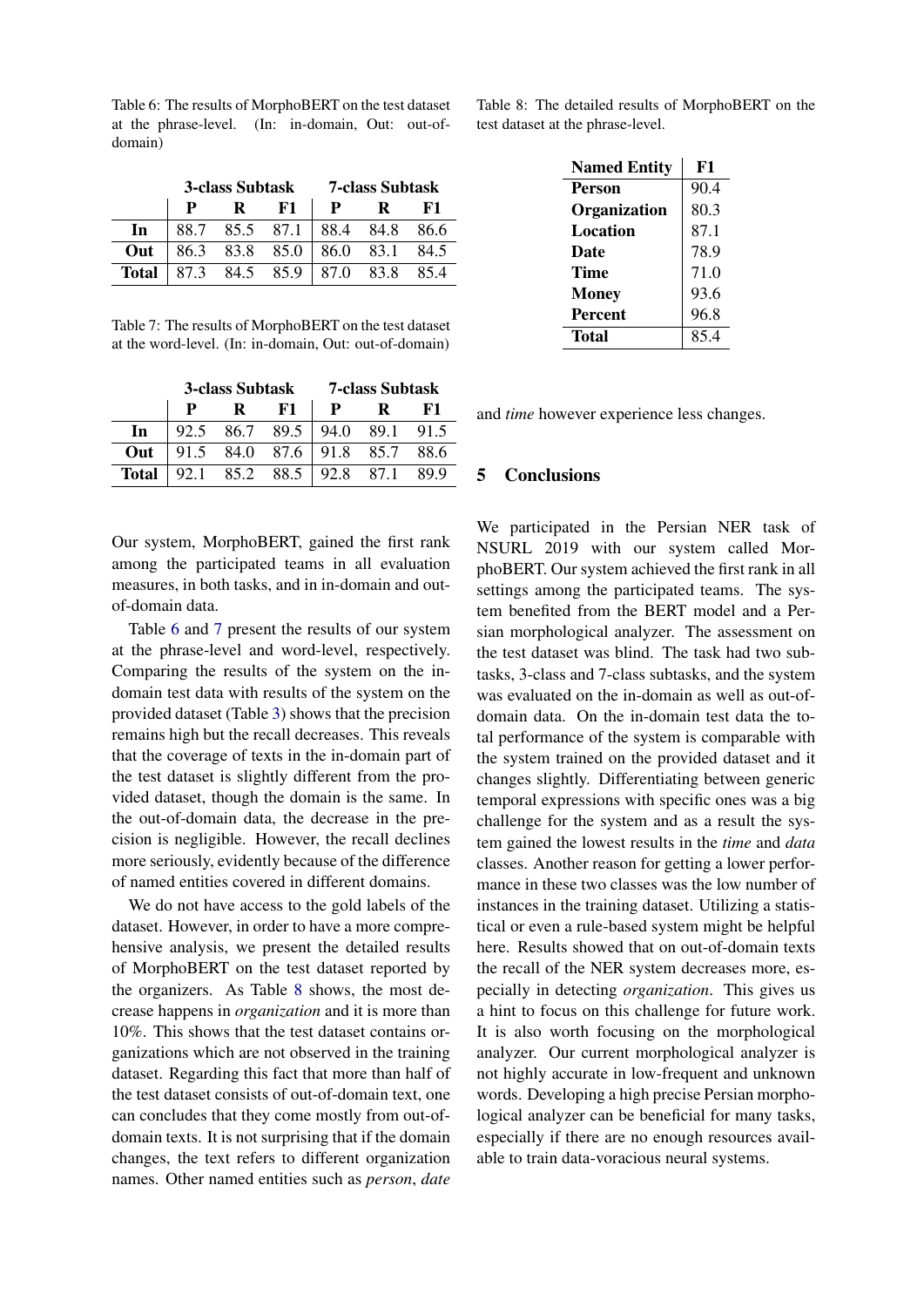#### References

- <span id="page-6-12"></span>Mahmood Bijankhan, Javad Sheykhzadegan, Mohammad Bahrani, and Masood Ghayoomi. 2011. [Lessons from building a persian written corpus:](https://doi.org/10.1007/s10579-010-9132-x) [Peykare.](https://doi.org/10.1007/s10579-010-9132-x) *Language Resources and Evaluation*, 45(2):143–164.
- <span id="page-6-2"></span>Daniel M. Bikel, Scott Miller, Richard Schwartz, and Ralph Weischedel. 1997. [Nymble: a high](https://doi.org/10.3115/974557.974586)[performance learning name-finder.](https://doi.org/10.3115/974557.974586) In *Fifth Conference on Applied Natural Language Processing*, pages 194–201, Washington, DC, USA. Association for Computational Linguistics.
- <span id="page-6-3"></span>Andrew Borthwick, John Sterling, Eugene Agichtein, and Ralph Grishman. 1998. [NYU: Description of](https://www.aclweb.org/anthology/M98-1018) [the MENE named entity system as used in MUC-](https://www.aclweb.org/anthology/M98-1018)[7.](https://www.aclweb.org/anthology/M98-1018) In *Seventh Message Understanding Conference (MUC-7): Proceedings of a Conference Held in Fairfax, Virginia, April 29 - May 1, 1998*.
- <span id="page-6-7"></span>Jason P.C. Chiu and Eric Nichols. 2016. [Named entity](https://doi.org/10.1162/tacl_a_00104) [recognition with bidirectional LSTM-CNNs.](https://doi.org/10.1162/tacl_a_00104) *Transactions of the Association for Computational Linguistics*, 4:357–370.
- <span id="page-6-5"></span>Ronan Collobert, Jason Weston, Léon Bottou, Michael Karlen, Koray Kavukcuoglu, and Pavel Kuksa. 2011. [Natural language processing \(almost\) from](http://dl.acm.org/citation.cfm?id=1953048.2078186) [scratch.](http://dl.acm.org/citation.cfm?id=1953048.2078186) *J. Mach. Learn. Res.*, 12:2493–2537.
- <span id="page-6-1"></span>Jacob Devlin, Ming-Wei Chang, Kenton Lee, and Kristina Toutanova. 2019a. [BERT: Pre-training of](https://www.aclweb.org/anthology/N19-1423) [deep bidirectional transformers for language under](https://www.aclweb.org/anthology/N19-1423)[standing.](https://www.aclweb.org/anthology/N19-1423) In *Proceedings of the 2019 Conference of the North American Chapter of the Association for Computational Linguistics: Human Language Technologies, Volume 1 (Long and Short Papers)*, pages 4171–4186, Minneapolis, Minnesota. Association for Computational Linguistics.
- <span id="page-6-15"></span>Jacob Devlin, Ming-Wei Chang, Kenton Lee, and Kristina Toutanova. 2019b. [BERT: Pre-training of](https://www.aclweb.org/anthology/N19-1423) [deep bidirectional transformers for language under](https://www.aclweb.org/anthology/N19-1423)[standing.](https://www.aclweb.org/anthology/N19-1423) In *Proceedings of the 2019 Conference of the North American Chapter of the Association for Computational Linguistics: Human Language Technologies, Volume 1 (Long and Short Papers)*, pages 4171–4186, Minneapolis, Minnesota. Association for Computational Linguistics.
- <span id="page-6-8"></span>Guillaume Lample, Miguel Ballesteros, Sandeep Subramanian, Kazuya Kawakami, and Chris Dyer. 2016. [Neural architectures for named entity recognition.](https://doi.org/10.18653/v1/N16-1030) In *Proceedings of the 2016 Conference of the North American Chapter of the Association for Computational Linguistics: Human Language Technologies*, pages 260–270, San Diego, California. Association for Computational Linguistics.
- <span id="page-6-13"></span>Geoffrey Leech and Andrew Wilson. 1999. Standards for tagsets. In *Syntactic wordclass tagging*, pages 55–80. Springer.
- <span id="page-6-4"></span>Andrew McCallum and Wei Li. 2003. [Early results for](https://www.aclweb.org/anthology/W03-0430) [named entity recognition with conditional random](https://www.aclweb.org/anthology/W03-0430) [fields, feature induction and web-enhanced lexicons.](https://www.aclweb.org/anthology/W03-0430) In *Proceedings of the Seventh Conference on Natural Language Learning at HLT-NAACL 2003*, pages 188–191.
- <span id="page-6-16"></span>Tomas Mikolov, Kai Chen, Greg Corrado, and Jeffrey Dean. 2013. [Efficient estimation of word represen](http://arxiv.org/abs/1301.3781)[tations in vector space.](http://arxiv.org/abs/1301.3781) In *1st International Conference on Learning Representations, ICLR 2013, Scottsdale, Arizona, USA, May 2-4, 2013, Workshop Track Proceedings*.
- <span id="page-6-14"></span>Mahdi Mohseni, Javad Ghofrani, and Heshaam Faili. 2018. Persianp: A persian text processing toolbox. In *Computational Linguistics and Intelligent Text Processing*, pages 75–87, Cham. Springer International Publishing.
- <span id="page-6-17"></span>Jeffrey Pennington, Richard Socher, and Christopher Manning. 2014. [Glove: Global vectors for word](https://doi.org/10.3115/v1/D14-1162) [representation.](https://doi.org/10.3115/v1/D14-1162) In *Proceedings of the 2014 Conference on Empirical Methods in Natural Language Processing (EMNLP)*, pages 1532–1543, Doha, Qatar. Association for Computational Linguistics.
- <span id="page-6-9"></span>Hanieh Poostchi, Ehsan Zare Borzeshi, Mohammad Abdous, and Massimo Piccardi. 2016. [PersoNER:](https://www.aclweb.org/anthology/C16-1319) [Persian named-entity recognition.](https://www.aclweb.org/anthology/C16-1319) In *Proceedings of COLING 2016, the 26th International Conference on Computational Linguistics: Technical Papers*, pages 3381–3389, Osaka, Japan. The COLING 2016 Organizing Committee.
- <span id="page-6-10"></span>Hanieh Poostchi, Ehsan Zare Borzeshi, and Massimo Piccardi. 2018. [BiLSTM-CRF for Persian named](https://www.aclweb.org/anthology/L18-1701)[entity recognition ArmanPersoNERCorpus: the first](https://www.aclweb.org/anthology/L18-1701) [entity-annotated Persian dataset.](https://www.aclweb.org/anthology/L18-1701) In *Proceedings of the Eleventh International Conference on Language Resources and Evaluation (LREC-2018)*, Miyazaki, Japan. European Languages Resources Association (ELRA).
- <span id="page-6-6"></span>Cícero dos Santos and Victor Guimarães. 2015. [Boost](https://doi.org/10.18653/v1/W15-3904)[ing named entity recognition with neural character](https://doi.org/10.18653/v1/W15-3904) [embeddings.](https://doi.org/10.18653/v1/W15-3904) In *Proceedings of the Fifth Named Entity Workshop*, pages 25–33, Beijing, China. Association for Computational Linguistics.
- <span id="page-6-11"></span>Mahsa Sadat Shahshahani, Mahdi Mohseni, Azadeh Shakery, and Heshaam Faili. 2019. PEYMA: A tagged corpus for Persian named entities. *Journal of Signal and Data Processing, Vol. 16, Issue 1, 06- 2019*.
- <span id="page-6-0"></span>Nasrin Taghizadeh, Zeinab Borhani-fard, Melika Golestani-Pour, Mojgan Farhoodi, Maryam Mahmoudi, Masoumeh Azimzadeh, and Heshaam Faili. 2019. NSURL-2019 task 7: Named entity recognition (ner) in farsi. In *Proceedings of the first International Workshop on NLP Solutions for Under Resourced Languages*, NSURL '19, Trento, Italy.